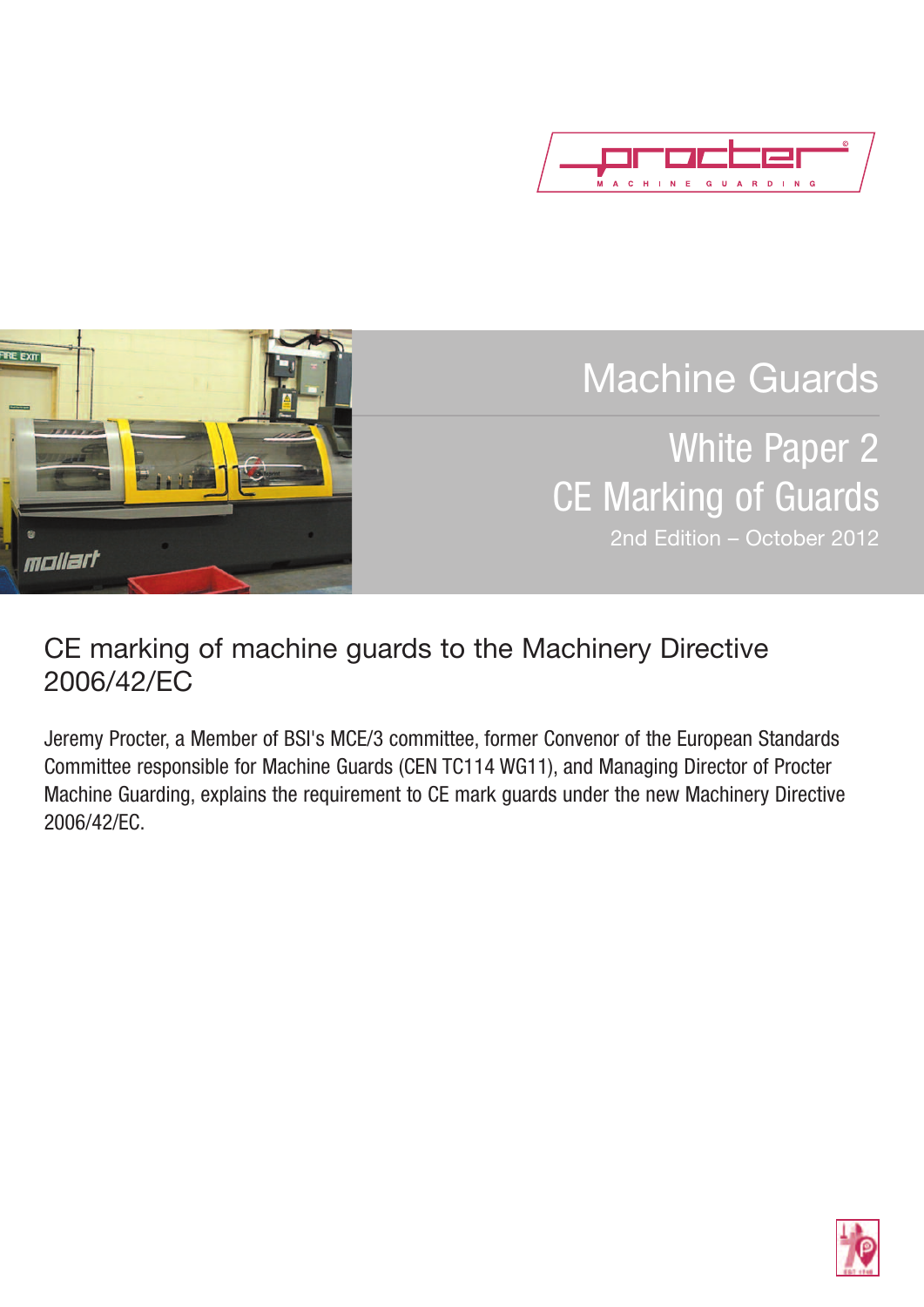

# CE marking of machine guards to the Machinery Directive 2006/42/EC

Since the new Machinery Directive 2006/42/EC came into force on 29 December 2009, anyone specifying, designing, building, modifying or supplying machinery within the European Economic Area (plus Switzerland and Turkey) needs to be aware of the new requirements. An important change is that, under certain circumstances, machine guards must now be CE marked, whereas previously they were not - though a Declaration of Conformity was required.

### What is a guard?

Before deciding whether or not a component or assembly needs to be CE marked as a guard, it is necessary to consider what is classified as a guard for the purposes of the Machinery Directive. Article 1 of the new Directive lists 'safety components' within the scope at item 1 (c) and Article 2, Definitions (item c), states that 'safety component' means a component:

- which serves to fulfil a safety function,
- which is independently placed on the market,
- the failure and/or malfunction of which endangers the safety of persons, and
- which is not necessary in order for the machinery to function, or for which normal components may be substituted in order for the machinery to function.

Furthermore, the new Directive's Annex V provides an indicative list of safety components. Item 7 in this list is: **'Guards and protective devices designed to protect persons against moving parts involved in the process on the machinery.'**

Additional clarification is provided in Annex I, the essential health and safety requirements relating to the design and construction of machinery, wherein item 1.1.1 (f) defines a guard as **'a part of the machinery used specifically to provide protection by means of a physical barrier.'**

At first sight, it may seem to be the case that machine guards must be CE marked, and that is the end of the matter. For a product such as a guard for retrofitting to a pillar drill, it is undoubtedly true that the guard will need to be CE marked. But looking at the Directive more closely reveals some exceptions and other points to be aware of.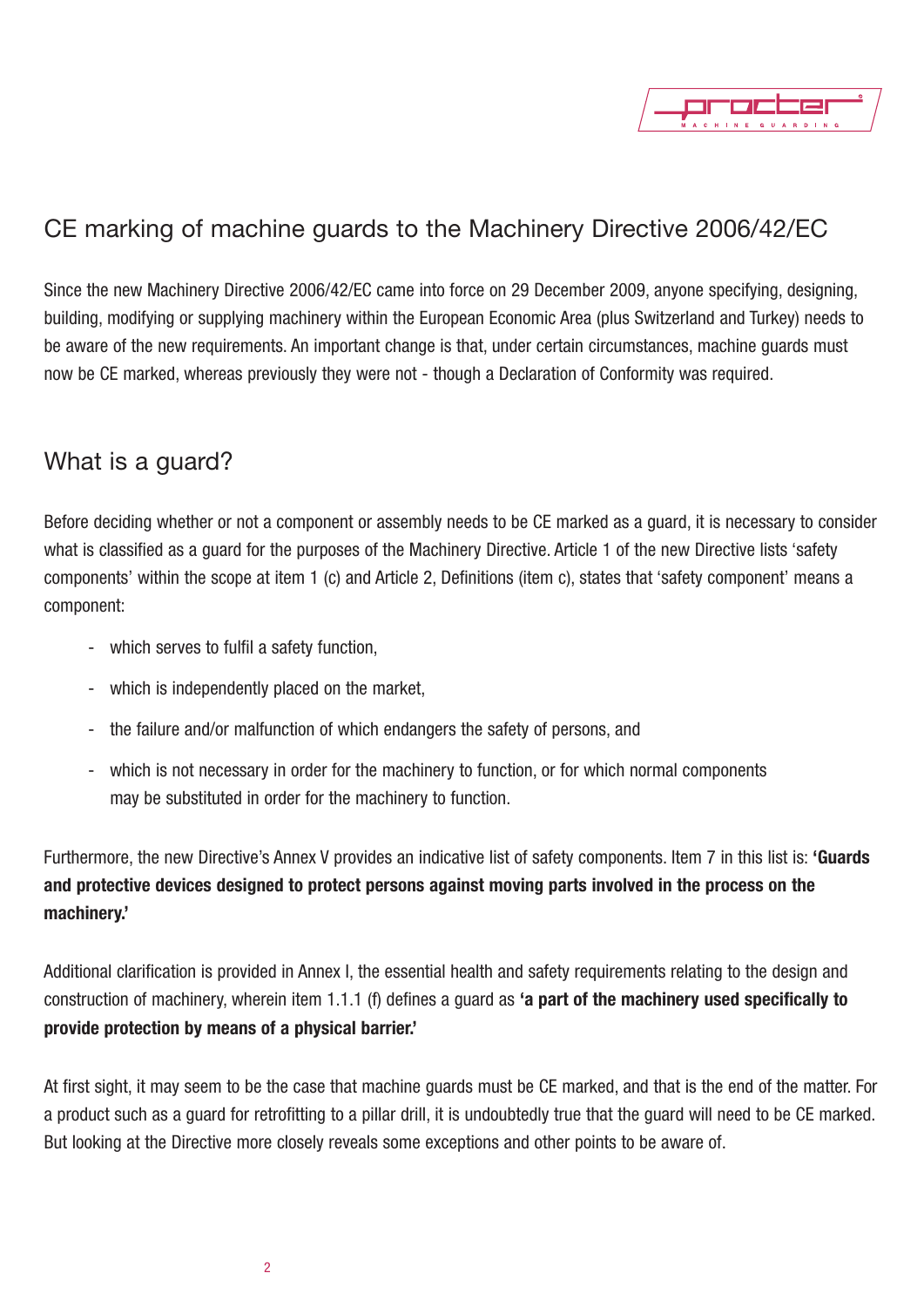

Note that the definition of a safety component within the Machinery Directive includes components that perform a safety function, even if they are not designed primarily as a safety component. So, for example, a cover that is designed to prevent contamination of components on a conveyor might, coincidentally, serve to prevent an operator from accessing a pinch point. This cover should therefore be CE marked as a safety component if it is placed on the market independently. Annex I uses the word 'specifically' so it could be argued that components such as the conveyor cover are therefore excluded. However, BS EN 953:1997 +A1:2009 *Safety of machinery. Guards. General requirements for the design and construction of fixed and movable guards* defines a guard as a **'physical barrier, designed as part of a machine, to provide protection'** and, for all practical purposes, machine designers should use this definition. Interpreting the term 'specifically' from the Directive in order to relax the requirements relating to these parts of the machine would be incorrect, as they often do provide protection, if only as a secondary function. Indeed, the official guidance\* states: *"Components placed independently on the market that are intended by the component manufacturer* for functions that are both safety and operational functions, or that are intended by the component manufacturer to be *used either for safety or for operational functions are to be considered as safety components."*

### What needs to be CE marked?

Manufacturers of machine guards are faced with different situations in which they might be supplying guards to their own designs or those of their customers, and the requirement to CE mark the guards and/or supply a Declaration of Conformity (DoC) can vary accordingly. The following indicates the courses of action that Procter Machine Guarding will be following, and these have been established having sought advice from the Health and Safety Executive (HSE) and after consulting the European Commission's guidance.\*

\**Guide to application of the Machinery Directive 2006/42/EC, published by the European Commission*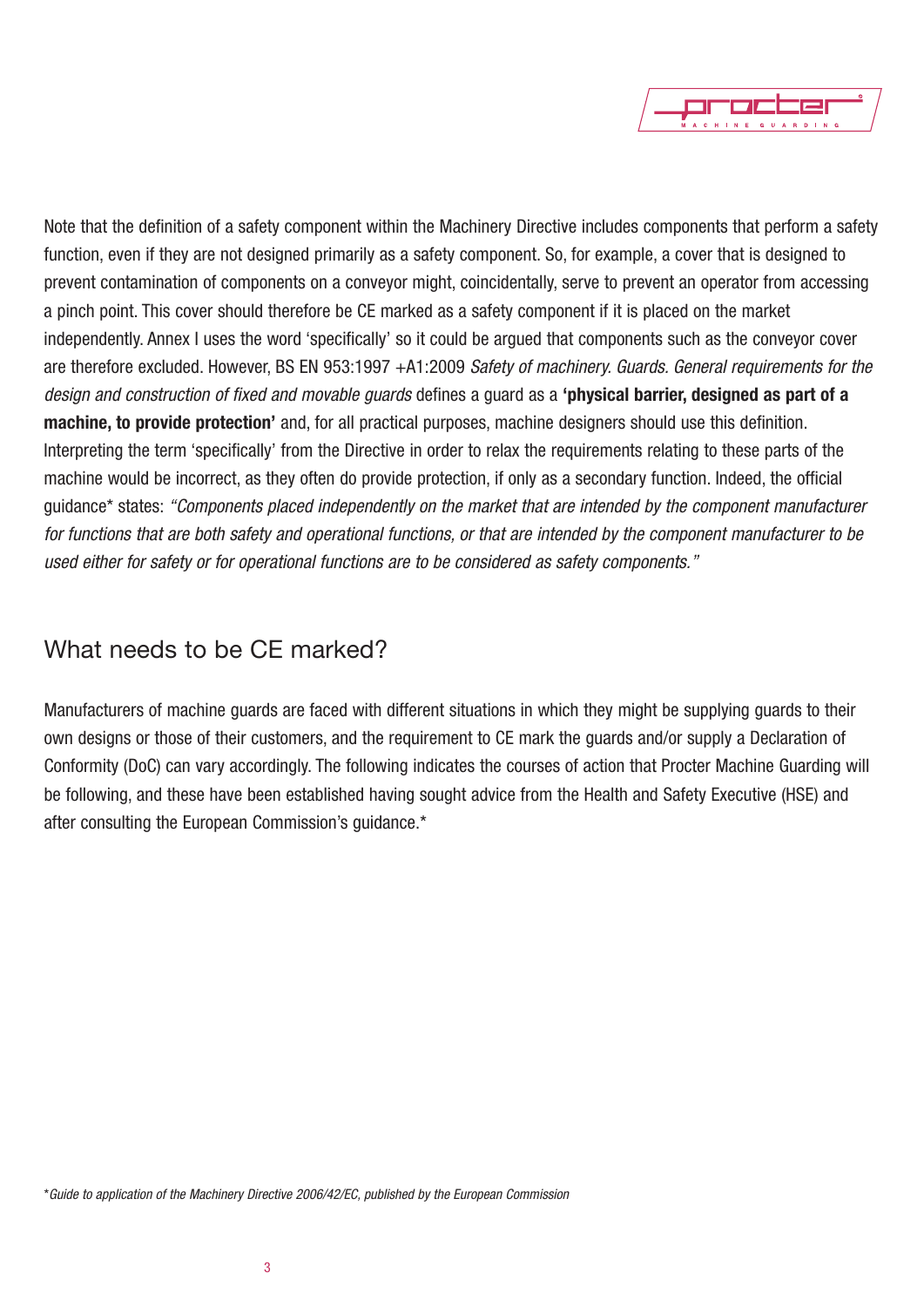

# **Scenario 1**

**Guards are designed, manufactured and supplied to an OEM who will supply them to the end user as part of a machine**

**Action:** Issue a DoC and CE mark the guards as safety components. Inform installers that it is their responsibility to install the guards in accordance with the supplied instructions and layout drawings, otherwise the guards could be non-compliant.

#### *Notes*

*This scenario includes bespoke guards and perimeter guards configured from standard modular components.* The quards will be designed, manufactured and installed in accordance with BS EN ISO 12100:2010, BS EN ISO 13857:2008, BS *EN 953:1997+A1:2009 and any others that are applicable to the specific machine type.*

### **Scenario 2**

#### **Guards are designed, manufactured, supplied and installed for either an OEM or an end user**

**Action:** On completion of the site installation, the guards will be verified as having been installed in accordance with the applicable standards, a DoC will be issued and the guards CE marked as safety components.

#### *Notes*

*This scenario includes bespoke guards and perimeter guards configured from standard modular components.*

The guards will be designed, manufactured and installed in accordance with BS EN ISO 12100:2010, BS EN ISO 13857:2008, BS *EN 953:1997+A1:2009 and any others that are applicable to the specific machine type.*

## **Scenario 3**

#### **'Guards' are supplied to an OEM's or end user's designs and specifications**

**Action:** Do not issue a DoC or CE mark the guards.

*Notes*

In this case the manufacturer is acting as a contracted supplier of fabricated components (the manufacturer is not 'independently placing' guards on the market). The customer takes responsibility for CE marking the guards or the overall machine including the *guards.*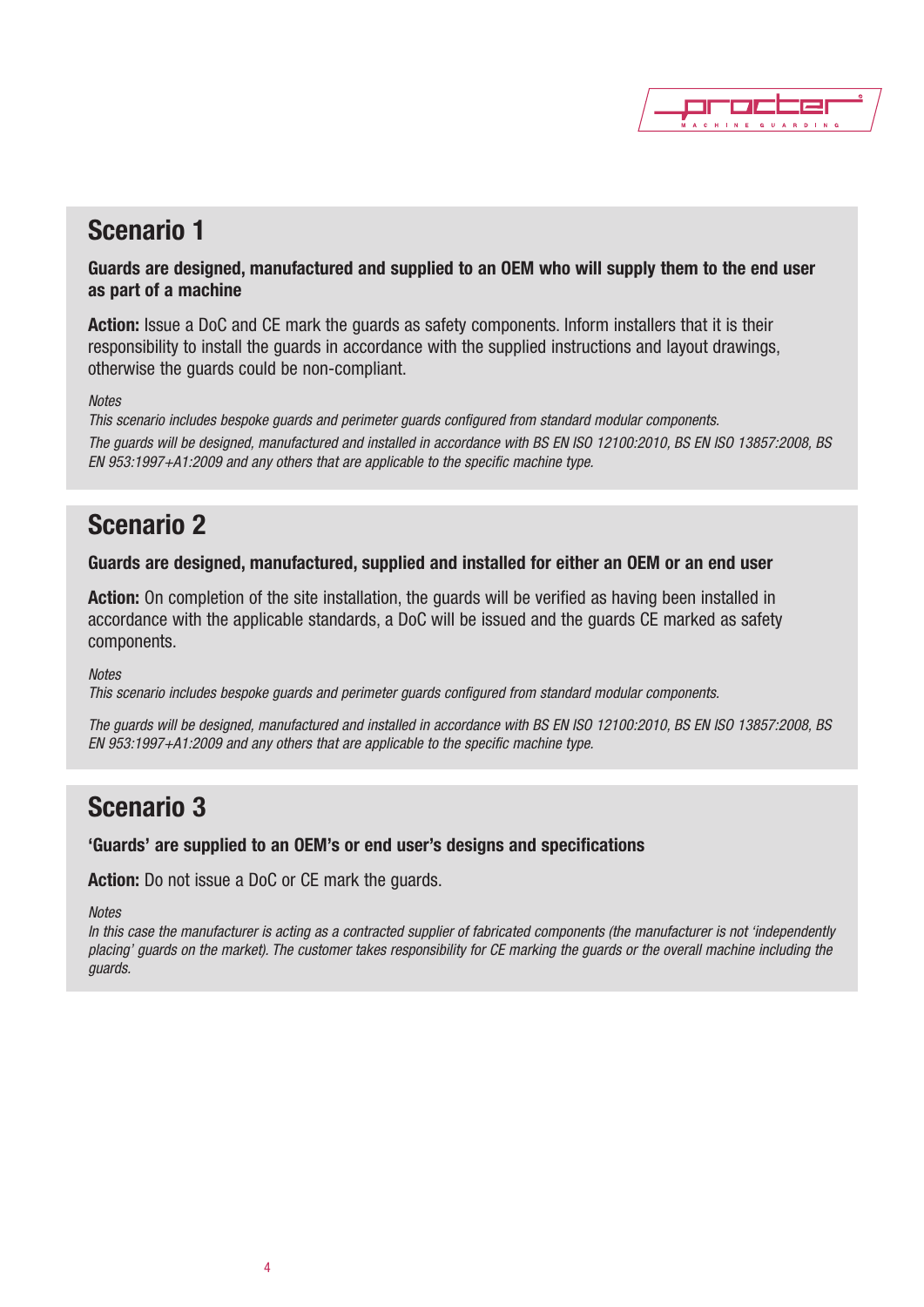

## **Scenario 4**

#### **A customer requests 'guards' that do not meet the Essential Health and Safety Requirements of the Machinery Directive**

**Action:** Do not CE mark the guards or issue a DoC. Advise the customer that in the manufacturer's opinion the guards do not meet all of the applicable Essential Health and Safety Requirements of the Machinery Directive or the applicable standards. Record in the project files the actions taken and the advice given, and retain the project files.

#### *Notes*

If the guards are manufactured to the customer's designs, then the guard manufacturer is simply acting as a contracted supplier *of fabricated components.*

## **Scenario 5**

#### **Guards supplied as 'identical spare parts' on existing machines**

**Action:** Do not CE mark the guards or issue a DoC. Advise the customer that the guards are supplied for use only as spare parts on the specified machine.

#### *Notes*

Item 2 of Article 1 (Scope) lists exclusions from the Directive, and item 2 (a) excludes 'safety components intended to be used as spare parts to replace identical components and supplied by the manufacturer of the original machinery.' The same exclusion applies in cases where identical components are no longer available and the machinery manufacturer supplies spare parts with the same safety function and with the same safety performance as the components that were originally fitted to the machinery.

## **Scenario 6**

**Standard guards supplied for use with workshop tools such as lathes, milling machines and pillar drills**

**Action:** Issue a DoC and CE mark the guards, but see the notes below.

#### *Notes*

If such guards are manufactured to comply fully with the standards, then the machine can become impossible to use. In such cases the guards can still be CE marked but the DoC should list the applicable Essential Health and Safety Requirements of the Machinery Directive instead of the standards. In addition, the limitations should be listed and instructions for use must be *supplied, as well as installation instructions. References can be made to relevant HSE guidance notes.*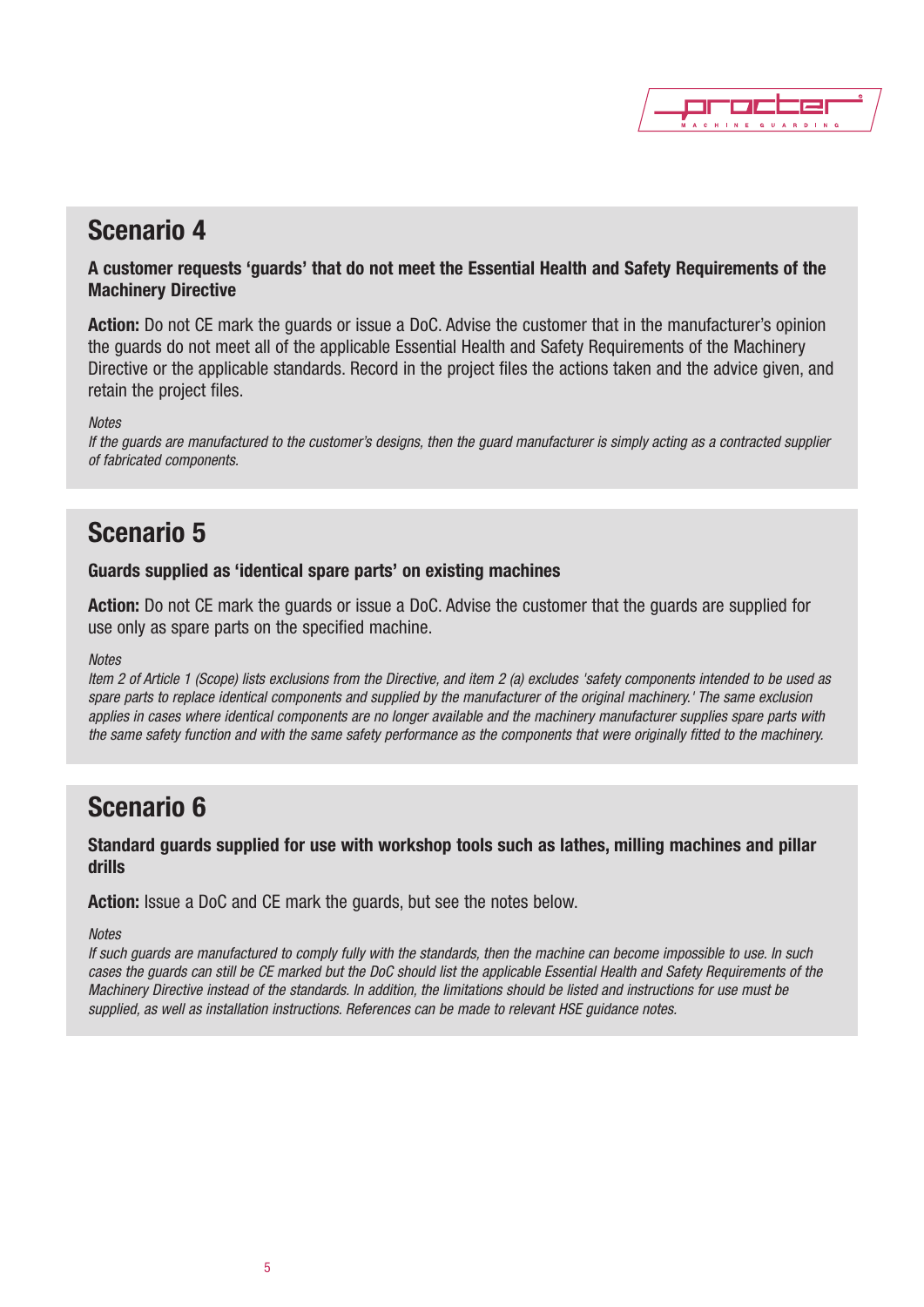

## **Conclusion**

Every machine is different, so every machine guard must be considered on its own merits. But given the high costs involved in CE marking guards retrospectively after they have been supplied and installed, it would be wise to take a cautious approach.

The foregoing has been prepared using the best information available at the time. However, it is possible that the interpretation of the new Machinery Directive will evolve once it is being applied, especially if there are any court cases relating to machine guarding.

Procter Machine Guarding is the UK's leading machinery guarding specialist, offering a comprehensive service to survey, design, manufacture and install machine guards nationwide, whether the requirement is for close-fitting guards, perimeter guards or a combination of both. With unrivalled knowledge of the applicable standards, as well as a deep understanding of the ergonomic issues relating to machine guarding, Procter can design guards that meet all the necessary safety standards, do not hinder production, and enhance the machine's aesthetics.

In addition to bespoke guards, the company supplies the Satech range of low-cost modular perimeter guards, the Angel modular perimeter guarding system, and the Nelsa range of standard machine shop guards.

To discuss any requirements for machine guarding, please email Procter Machine Guarding at machinesafety@procterbedwas.co.uk or telephone 02920 882222.